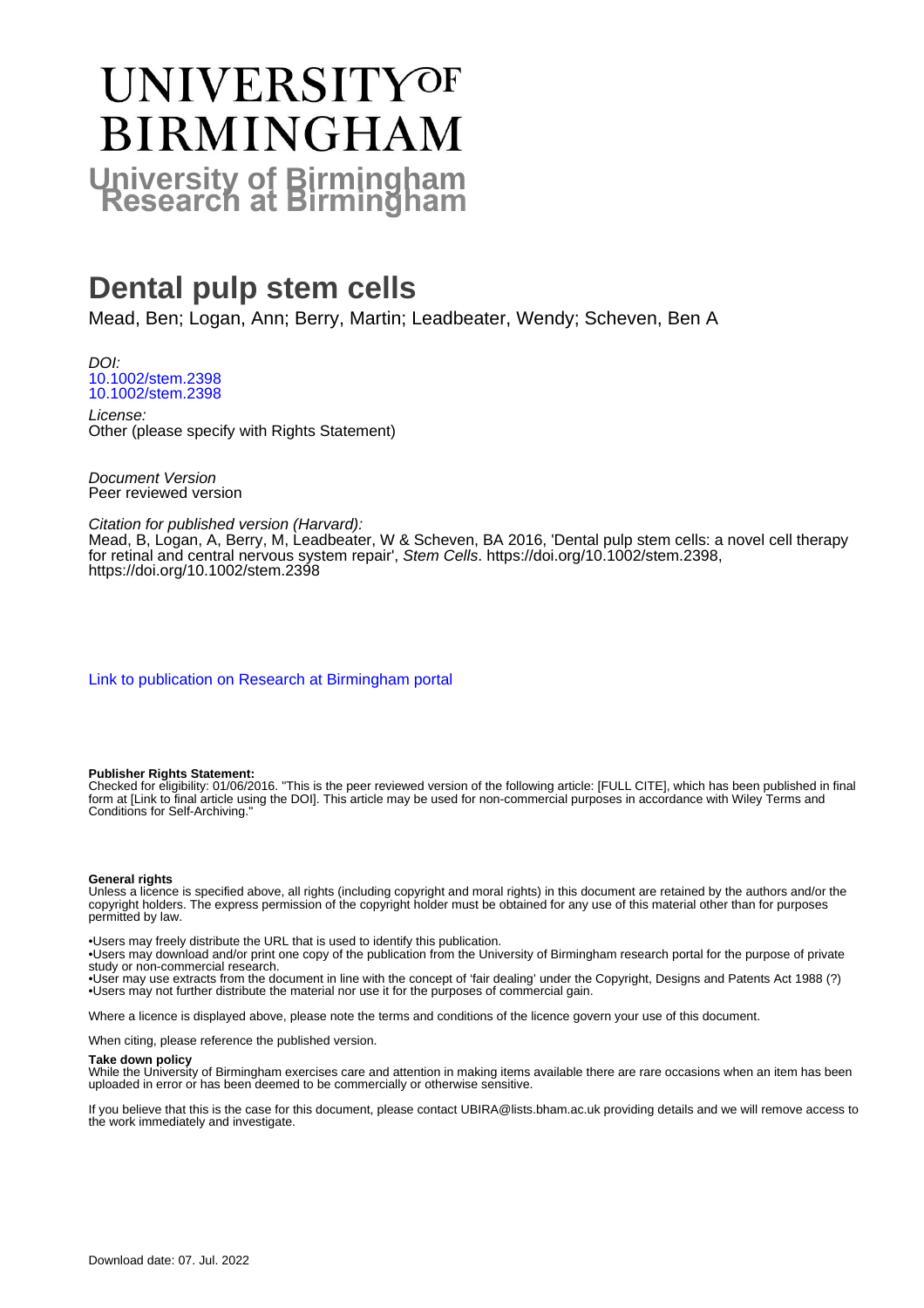## **Dental pulp stem cells: a novel cell therapy for retinal and**

## **central nervous system repair**

Ben Mead<sup>a,b</sup>, Ann Logan<sup>c</sup>, Martin Berry<sup>c</sup>, Wendy Leadbeater<sup>c</sup>, Ben A. Scheven<sup>a\*</sup>

<sup>a</sup>School of Dentistry, College of Medical and Dental Sciences, University of Birmingham, Birmingham B4 6NN, UK

<sup>b</sup>Current address: Section of Retinal Ganglion Cell Biology, Laboratory of Retinal Cell and Molecular Biology, National Eye Institute, National Institutes of Health, Bethesda, Maryland, 20892

<sup>c</sup>Neurotrauma and Neurobiology Research Group, School of Clinical and Experimental Medicine, University of Birmingham, Birmingham B15 2TT, UK

#### \* **Author for correspondence**:

Ben A Scheven, PhD School of Dentistry College of Medical and Dental Sciences University of Birmingham 5 Mill Pool Birmingham B5 7EG UK Tel: +44(0) 121 466 5480. Email address: b.a.scheven@bham.ac.uk

#### **Running title: DPSC therapy for neural and retinal repair**

**Grant information:** The Rosetrees Trust and BBSRC (BB/F017553/1)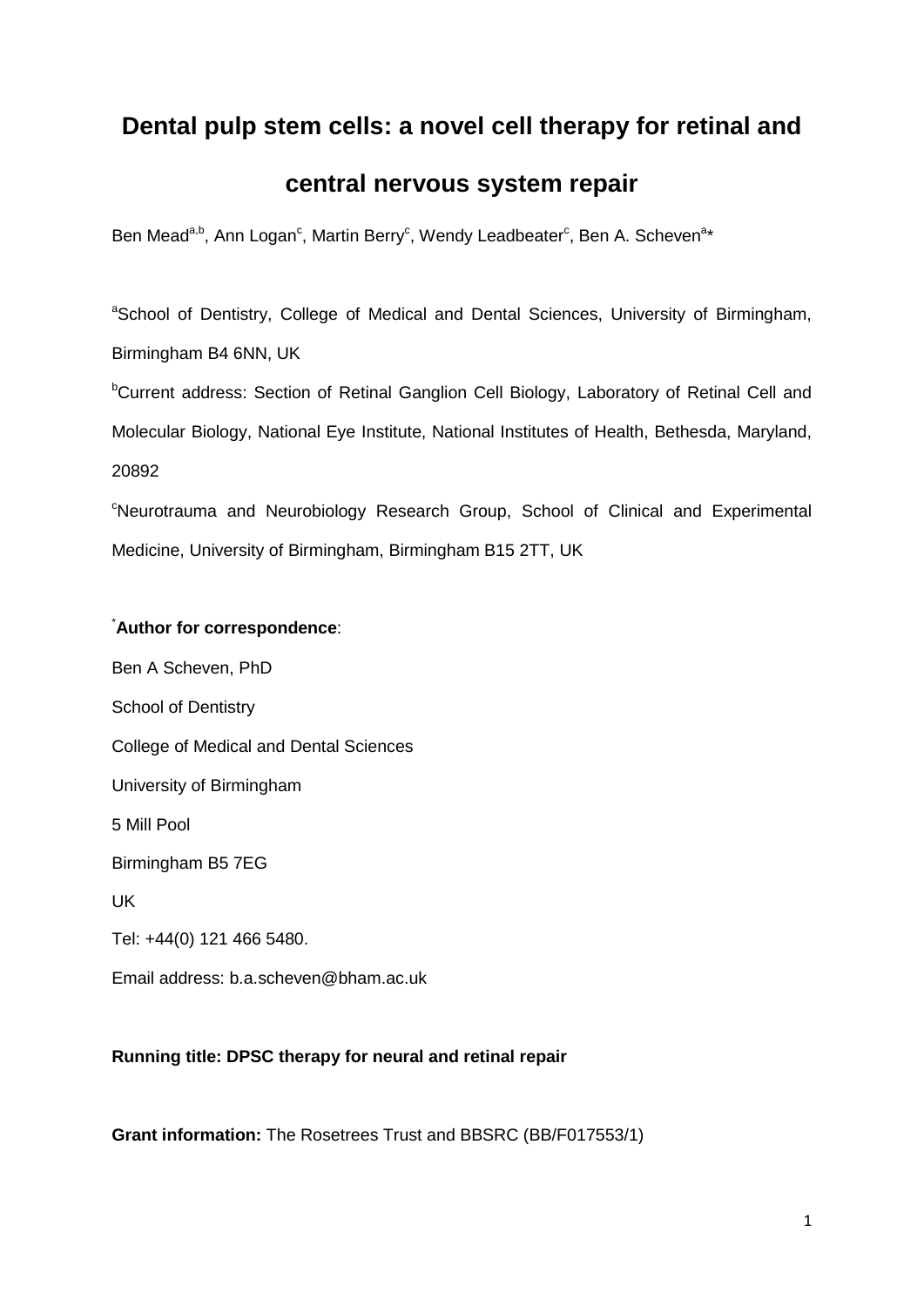#### **Conflict of interest:** The authors declare no conflict of interest

## **Abstract**

Dental pulp stem cells (DPSC) are neural crest-derived ecto-mesenchymal stem cells that can relatively easily and non-invasively be isolated from the dental pulp of extracted postnatal and adult teeth. Accumulating evidence suggests that DPSC have great promise as a cellular therapy for central nervous system (CNS) and retinal injury and disease. The mode of action by which DPSC confer therapeutic benefit may comprise multiple pathways, in particular, paracrine-mediated processes which involve a wide array of secreted trophic factors and is increasingly regarded as the principal predominant mechanism. In this concise review, we present the current evidence for the use of DPSC to repair CNS damage, including recent findings on retinal ganglion cell neuroprotection and regeneration in optic nerve injury and glaucoma.

**Abbreviations:** DPSC, dental pulp stem cells; CNS, central nervous system; MSC, mesenchymal stem cells; GFAP, glial fibrillary acidic protein; SHED, stem cells from human exfoliated deciduous teeth; SCAP, stem cells from the apical papilla; PDLSC, periodontal ligament stem cells; NTF, neurotrophic factors; RGC, retinal ganglion cells; AMD, agerelated macular degeneration; EGF, epidermal growth factor; FGF, fibroblast growth factor; NGF, nerve growth factor; BDNF, brain-derived neurotrophic factor; NT-3, neurotrophin-3; GDNF, glial cell line-derived neurotrophic factor; VEGF, vascular endothelial growth factor; PDGF, platelet-derived growth factor; BMSC, bone marrow-derived mesenchymal stem cells; AMSC, adipose-derived mesenchymal stem cells; RGC, TBI, traumatic brain injury; AD, Alzheimer's disease; PD, Parkinson's disease; SHH, sonic hedgehog; SCI, spinal cord injury; RPE, retinal pigment epithelium; TON, traumatic optic neuropathy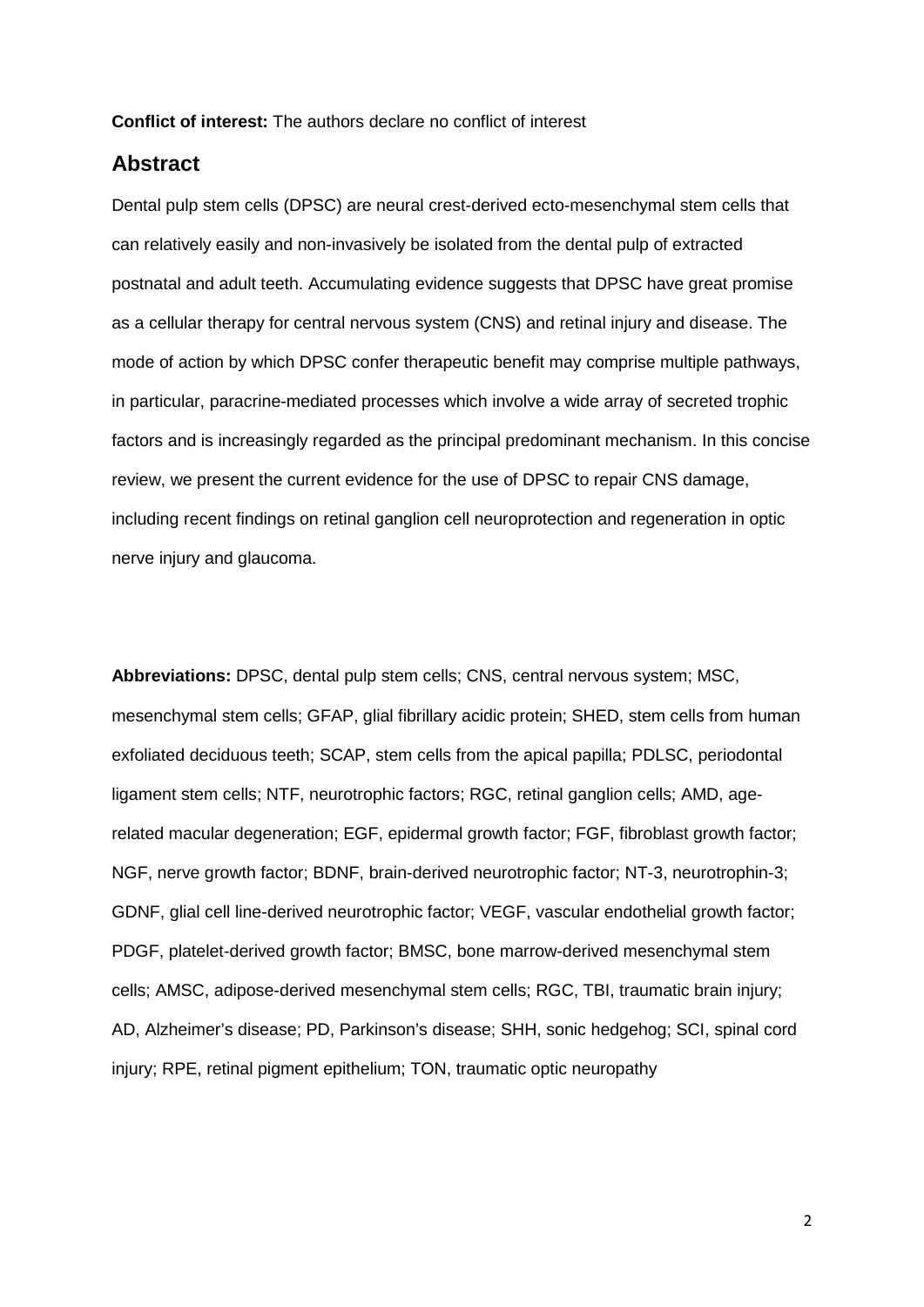#### **Introduction**

Dental pulp, the vital inner core of teeth is a fibrous tissue containing mesenchymal stem/stromal cells (MSC) derived from the embryonic cranial neural crest [1]. Dental pulp stem cells (DPSC) are self-renewing and multipotent cells that express both MSC-like (e.g. CD29, CD90, CD105, CD146, CD166 and CD271) and neural stem cell-like (e.g. nestin, glial fibrillary acidic protein (GFAP)) phenotypic stem cell markers while being negative for hematopoietic markers such as CD45 [2-5]. DPSC can be readily isolated from the pulp of the  $3<sup>rd</sup>$  adult molars (wisdom teeth) and expanded and stored for future use [2-4]. Dental stem cells can also be isolated from other discreet regions of the tooth including the dental follicle which surrounds developing teeth, termed dental follicle stem cells [6], the deciduous teeth of infants, termed SHED (stem cells from human exfoliated deciduous teeth) cells [7, 8], the apical papilla of immature teeth, termed SCAP (stem cells from the apical papilla) [9] and periodontal ligament (PDLSC) [10]. Regardless of origin, dental stem cells have shown rapid proliferation rates and are able to differentiate along typical mesodermal cell lineages such as chondrogenic, adipogenic and osteogenic lineages [5-11]. Their neural crest lineage, expression of neuronal markers and neurotrophic factors (NTF) as well as their potential neurogenic differentiation capabilities have driven research into assessing their potential use to treat neuronal disease and injury [3, 5, 12].

The CNS encompasses the brain and spinal cord and acts as the centre of all sensory perception and motor output. The CNS has very limited capacity for repair and regeneration; thus injury to this region is severely and permanently debilitating as damaged/axotomised neurons undergo cell death and are not replaced and most transected CNS axons do not regenerate [13]. Degeneration of injured CNS axons is attributed to the cessation of retrograde axonal transport of pro-survival NTF from the previously innervated targets. Functional loss can also be attributed to the loss of glia, particularly myelinating oligodendrocytes; however in most cases their loss is secondary to the damage/loss of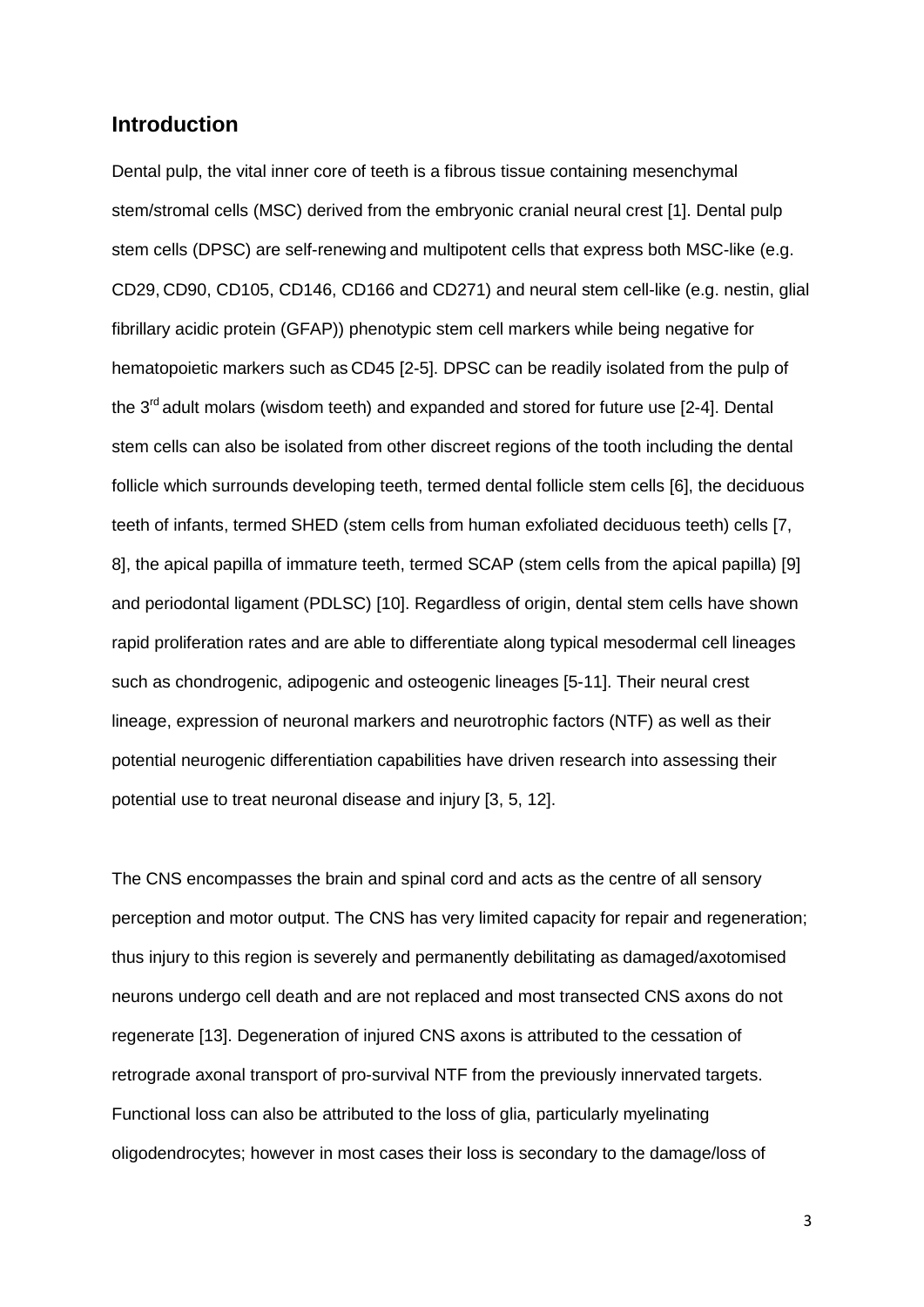neurons. The retina is part of the CNS and suffers from the same limited capacity for repair. Injury to the retina can take multiple forms from photoreceptor/retinal ganglion cell (RGC) loss (AMD (age-related macular degeneration), glaucoma) to axonal transection (traumatic optic neuropathy) [13]. Stem cells may offer a suitable therapeutic approach to repair CNS, either by acting as a source of new neurons to integrate into neuronal tissue and replace those that have been lost (cell replacement), or by acting as a source of trophic factors to promote regeneration and survival of endogenous neurons (paracrine-mediated therapy; Figure 1). Although neural stem cells have been identified in the postnatal and adult brain, their role in endogenous functional CNS repair appears limited and isolation and amplification of these cells is met with various technical hurdles and ethical concerns. Embryonic and induced-pluripotent stem cells have also demonstrated potential, particularly for cell replacement, with the latter overcoming many of the ethical concerns affecting the former. However, new emerging therapies utilizing postnatal or adult MSCs have gained increasing attention demonstrating promising potential for neural tissue repair and regeneration, in particular through stimulation of endogenous repair processes by secreted paracrine factors [14-16].

In the following concise review we focus on the therapeutic potential of DPSC (also regarded an ecto-MSC due to its neural crest origin), and where relevant, in comparison to other more widely used MSC types to underscore the potential advantage of DPSC as a neuroprotective and neuroregenerative cell therapy for patients after CNS trauma [16, 17]. We will briefly discuss the neurogenic and neurotrophic properties of DPSC, followed by summarising the application of DPSC for brain and spinal cord repair, and in conclusion our recent work on the use of DPSC for retinal neuronal regeneration.

#### **The case for DPSC as neuronal cell therapy**

*Neurogenic differentiation potential of DPSC*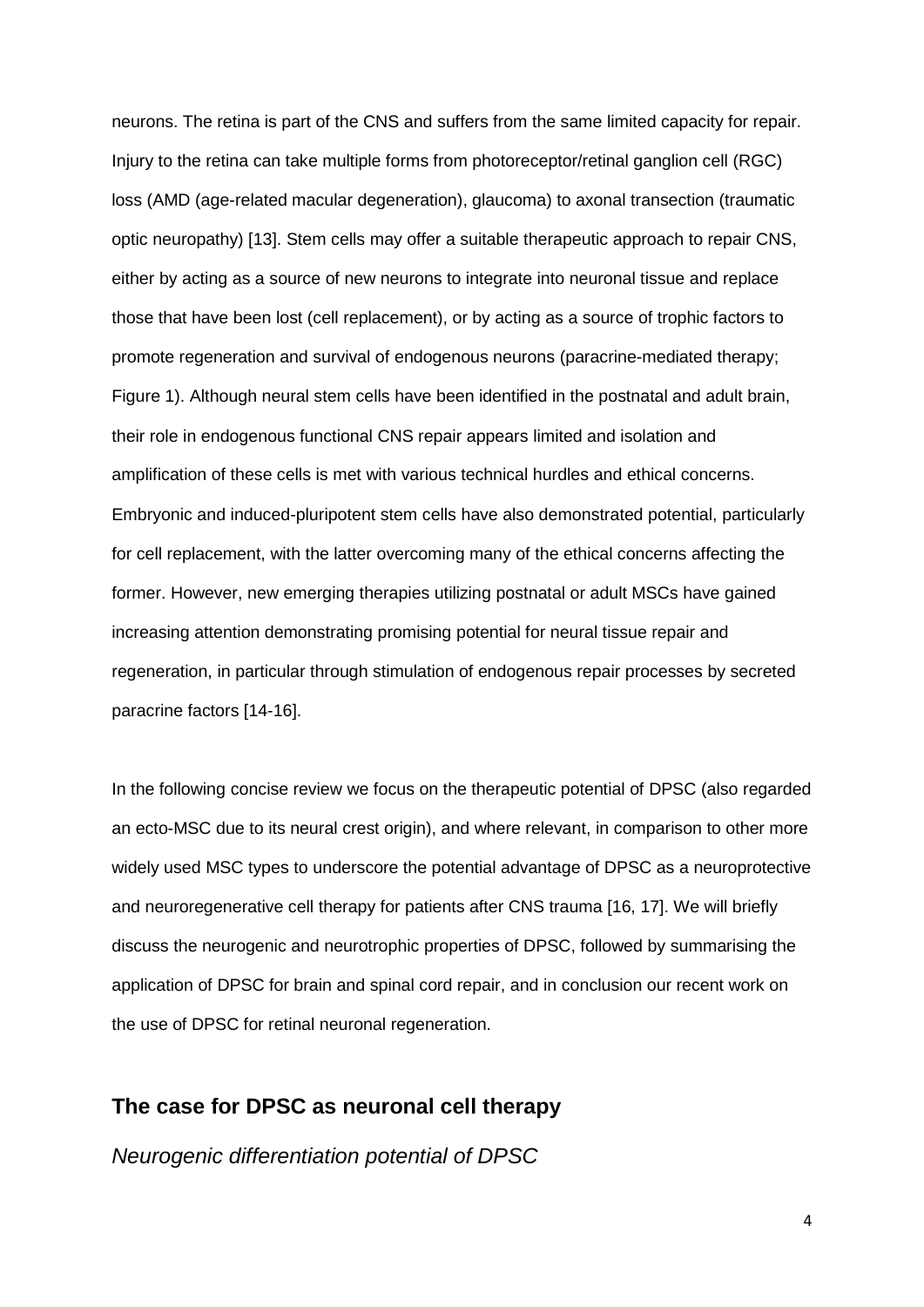The classical application for stem cells is based on their ability to proliferate and differentiate into new specialised cells to facilitate replacement and regeneration of tissues. In particular, the neural crest origin and nestin-expression of DPSC has supported the notion that these cells may be amenable to differentiation into functional neurons and hence are suitable as source of replacement cells for injured neuronal cells [1-4, 16]. DPSC have been reported to differentiate into neurons when treated with typical neurogenic supplements such as epidermal growth factor (EGF), basic fibroblast growth factor (FGF) and retinoic acid [18] as well as forskolin [19], expressing neuronal specific neurofilament medium- and heavy-chain peptides, generate sodium currents [18] as well as voltage-dependant sodium and potassium channels. Utilizing these factors, pre-differentiated DPSC survived and integrated into the brain parenchyma after transplantation into the cerebrospinal fluid of rats following a cortical lesion and continued to remain function for up to 4 weeks [20]. DPSC-derived neurons maintained their expression of mature neuronal markers (such as NeuN), voltagegated sodium channels and delayed rectifier potassium channels [20]. However, a separate study contradicted these claims, suggesting that DPSC may differentiate into neuronal precursor cells based on expression of typical phenotypic markers, but was unable to fully differentiate into mature neurons lacking the ability to generate action potentials [21]. It should also be remarked that MSC/DSPC represent relative heterogeneous cell populations with the possibility that specific subsets of cells may display distinct differentiation profiles, including cell types with increased neurogenic capacity [22]. In conclusion, the identity of neurogenic MSC/DPSC and their differentiation potential needs further clarification. Although DPSC seem to lag behind the impressive advances seen with embryonic and induced pluripotent stem cell research (reviewed in [16]), enabling differentiation into not only functional but also specialised neurons including all those that make up the retina [23, 24], the therapeutic prospects of these dental stem cells as neurogenic support for nerve regeneration may be substantial.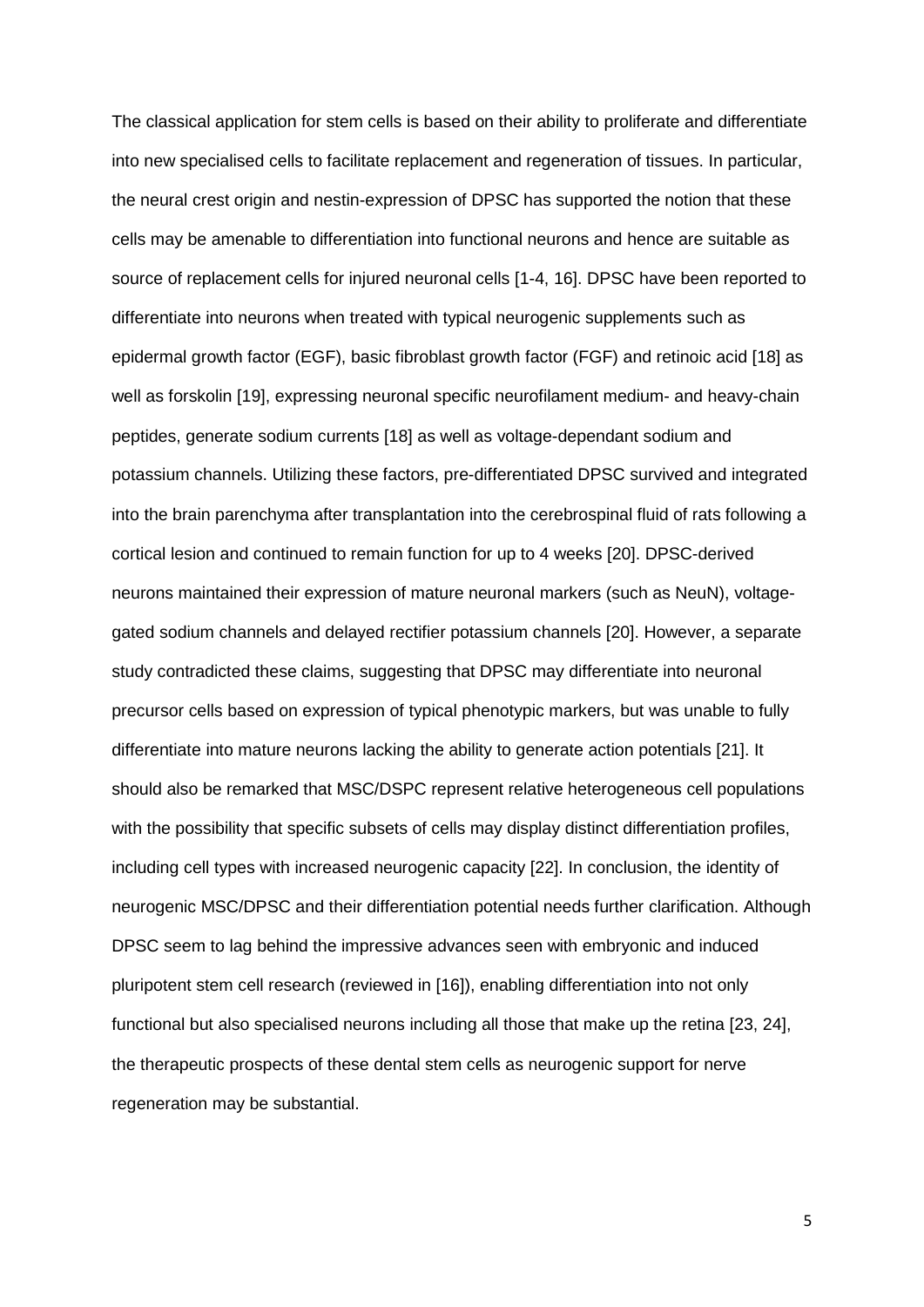#### *Neurotrophic properties of DPSC*

It is now widely recognised that the predominant therapeutic action by MSC is paracrinemediated through the secretion of trophic and anti-inflammatory factors. Various studies have demonstrated the significant neurotrophic expression and secretion of DPSC encompassing nerve growth factor (NGF), brain-derived neurotrophic factor (BDNF), neurotrophin-3 (NT-3), glial cell-line derived neurotrophic factor (GDNF), vascular endothelial growth factor (VEGF) and platelet-derived neurotrophic factor (PDGF) [12, 25-27]. These NTF have varying degrees of efficacy and importance with NGF being predominantly axogenic/neuritogenic while BDNF and PDGF being more essential for neuroprotection [26]. Our recent work confirmed that a range of DPSC neurotrophic genes and factors, including NGF, BDNF, NT-3 and VEGF with GDNF and PDGF, exceeded the levels expressed and secreted by other MSC types such as bone marrow (BMSC) and adipose-derived MSC (AMSC) [25, 26]. Along with driving axon regeneration, DPSC derived factors have also been reported to mediate axon guidance, shown elegantly following transplantation into a developing chick embryo. Although these results were done in the trigeminal nerve, a component of the peripheral rather than CNS, authors demonstrated that DPSC-derived CXCL12 was an important factor in guiding axons along the trajectory of axonal growth. These results suggest a potential for DPSC to promote and guide the regeneration of injured CNS axons to their necessary targets [28]. In contrast to these fascinating findings, embryonic and induced pluripotent stem cells lack evidence for any significant paracrine support [16]. Therefore, MSC and particular DPSC represent an ideal cell type for indirect repair and protection of CNS injury sites

#### **DPSC for repair of brain injury: potential treatment for TBI/Stroke**

An effective stem cell-based treatment for brain injuries such as traumatic brain injury (TBI) and stroke would require cells that adequately graft, integrate and remain within the brain. DPSC transplanted into healthy uninjured brain stimulated migration and proliferation of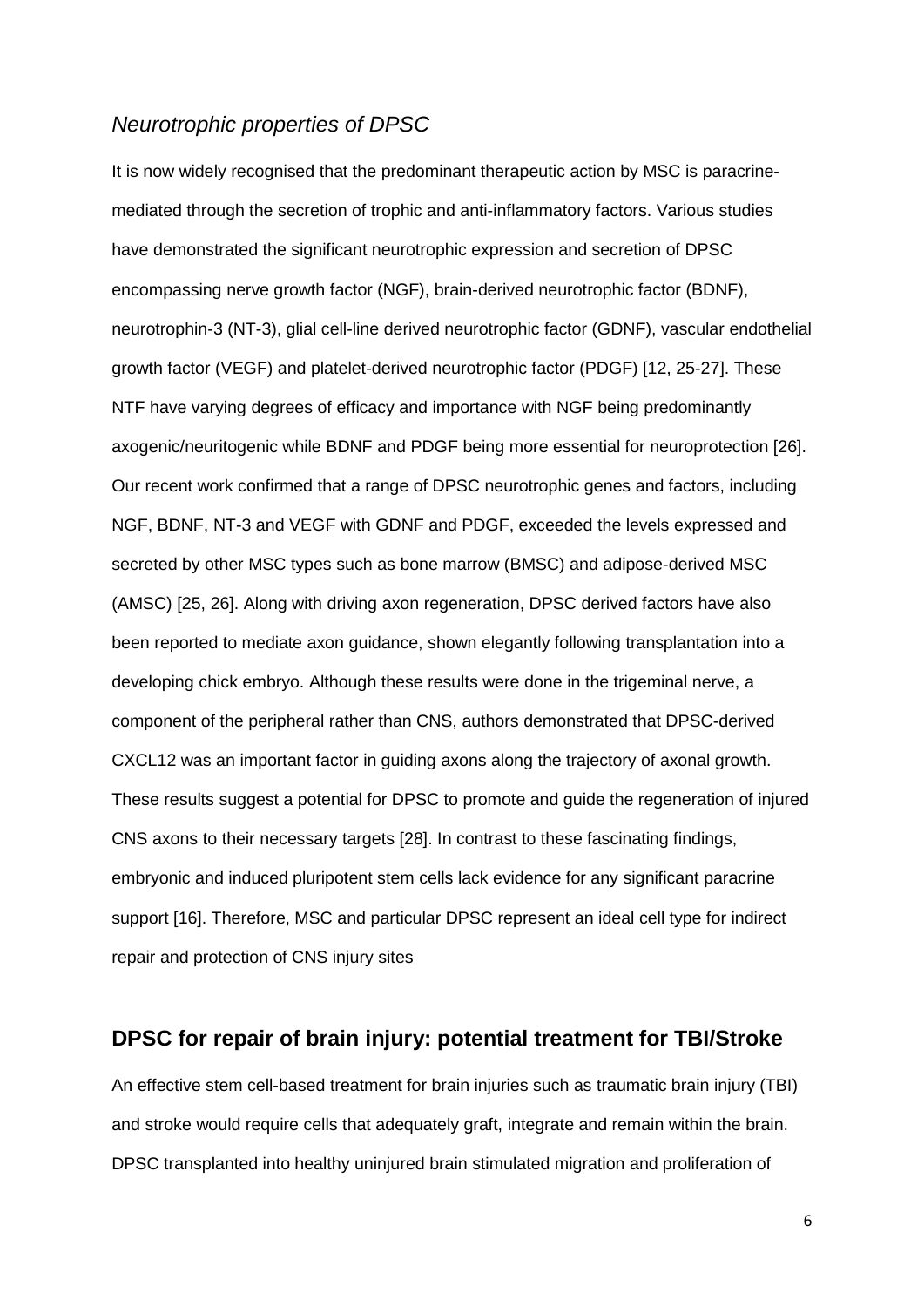endogenous neural cells and also increases the expression of NTF such as ciliary neurotrophic factor, VEGF and FGF within the graft site [29]. Although the graft itself was short lived, these results underscore the potential of DPSC to modulate brain tissue indirectly through paracrine-mediated mechanisms.

Stroke is a life threatening cerebrovascular condition resulting in ischaemic damage to the brain and remains the second leading cause of death. Intracerebral transplantation of DPSC in a rodent model of focal cerebral ischemia led to an improvement in forelimb sensorimotor function, despite only 2% of transplanted DPSC migrating and engrafting into the lesion site 4 weeks after transplantation [30]. DPSC predominately differentiated into glia as identified by GFAP (glial fibrilliary acidic protein) expression rather than neurons (neuronal specific enolase marker), suggesting that the functional benefit elicited by DPSC was indirect, paracrine-mediated as opposed to directly replacing neurons that have been lost due to ischaemic damage [30]. The fact that the majority of DPSC-derived cells were rapidly cleared despite the improvement in function corroborates the theory that DPSC promote functional regeneration of endogenous CNS tissue. In another report, DPSC transplanted into the ventricles of animals with hypoxic-ischaemic brain damage promoted the survival and formation of neuronal and glial cells while improving functional performance as assessed by a variety of behavioural tests [31]. Although these results implied that that DPSC may have formed new cells to replace the damaged neurons, considering the low survival rate of the grafted cells, it is plausible to assume that the achieved neuroprotection was due to indirect endogenous stimulation and protection of host neurons and glia [31]. Using SHED cells in a model of hypoxic-ischaemic injury of the brain in mice, it was found that SHED transplantation improved neurological function as measured by behavioural footfault testing whilst preventing tissue atrophy and reducing the number of endogenous apoptotic cells [32]. Interestingly, differentiation into neuron and glia was reportedly absent, suggesting the neuroprotective benefits and functional improvement were caused by paracrine-mediated processes.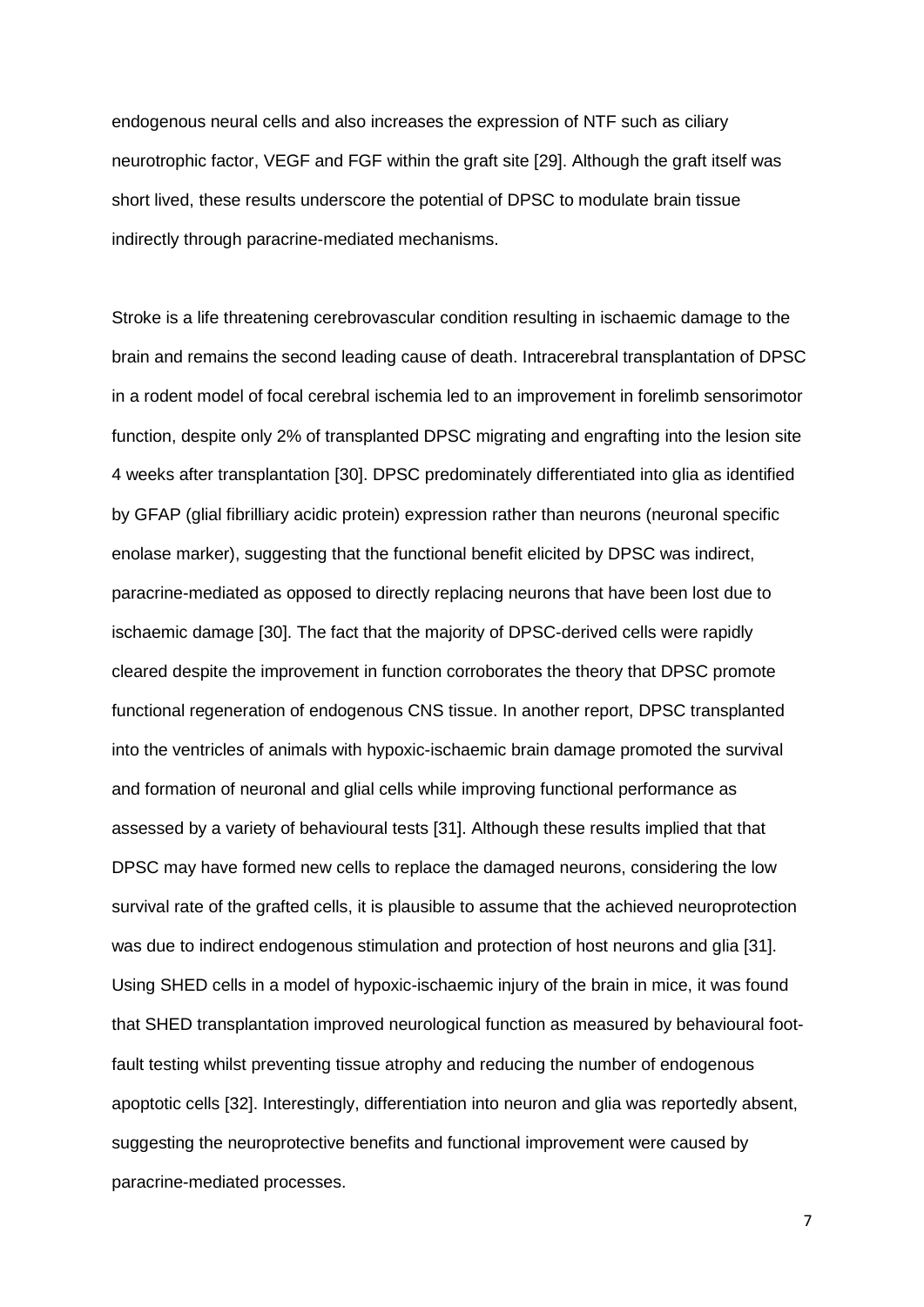One study using DPSC pre-differentiated with EGF, bFGF and retinoic acid into neuron-like cells described that, after transplantation into the cerebrospinal fluid of rats with a TBI, DPSC-derived cells migrated into various brain regions including the lesion site and adopted a neuronal phenotype expressing functional sodium/potassium currents [20]. Taken together, we feel that these findings underscore the capability of DPSC to migrate and survive within a CNS lesion site offering a suitable therapy for TBI either through predifferentiation and replacement of lost neurons or as paracrine-mediated supporters of endogenous neuronal survival and axonal sprouting vehicles.

DPSC have also been considered for neurodegenerative diseases such as Alzheimer's (AD) and Parkinson's diseases (PD), which are characterised by the gradual and permanent loss of neurons. Using *in vitro* models of AD/PD, co-culture of DPSC with hippocampal and mesencephalic neurons treated with amyloid beta peptide or 6-hydroxydopamine (6-OHDA) significantly reduced toxicity and death of neurons, which could be related to the expression of several NTF including NGF, GDNF and BDNF by DPSC [33]. DPSC also appeared to differentiate into dopaminergic neurons *in vitro* after treatment with sonic hedgehog (SHH), FGF9, GDNF and forskolin, although whether they have the ability to maintain this phenotype and replace lost dopaminergic neurons in PD *in vivo* has not yet been established and warrants further research [34].

#### **Potential DPSC treatment for SCI**

Spinal cord injury (SCI) is a severe debilitating condition that results in permanent partial or complete loss of sensation, paralysis of lower extremities and in severe cases, upper extremities and respiratory arrest. In a seminal study, DPSC were tested for their efficacy as a treatment for SCI in comparison with BMSC and AMSC [12]. DPSC were shown to promote *in vitro* neuritogenesis over an inhibitory medium containing chondroitin sulphate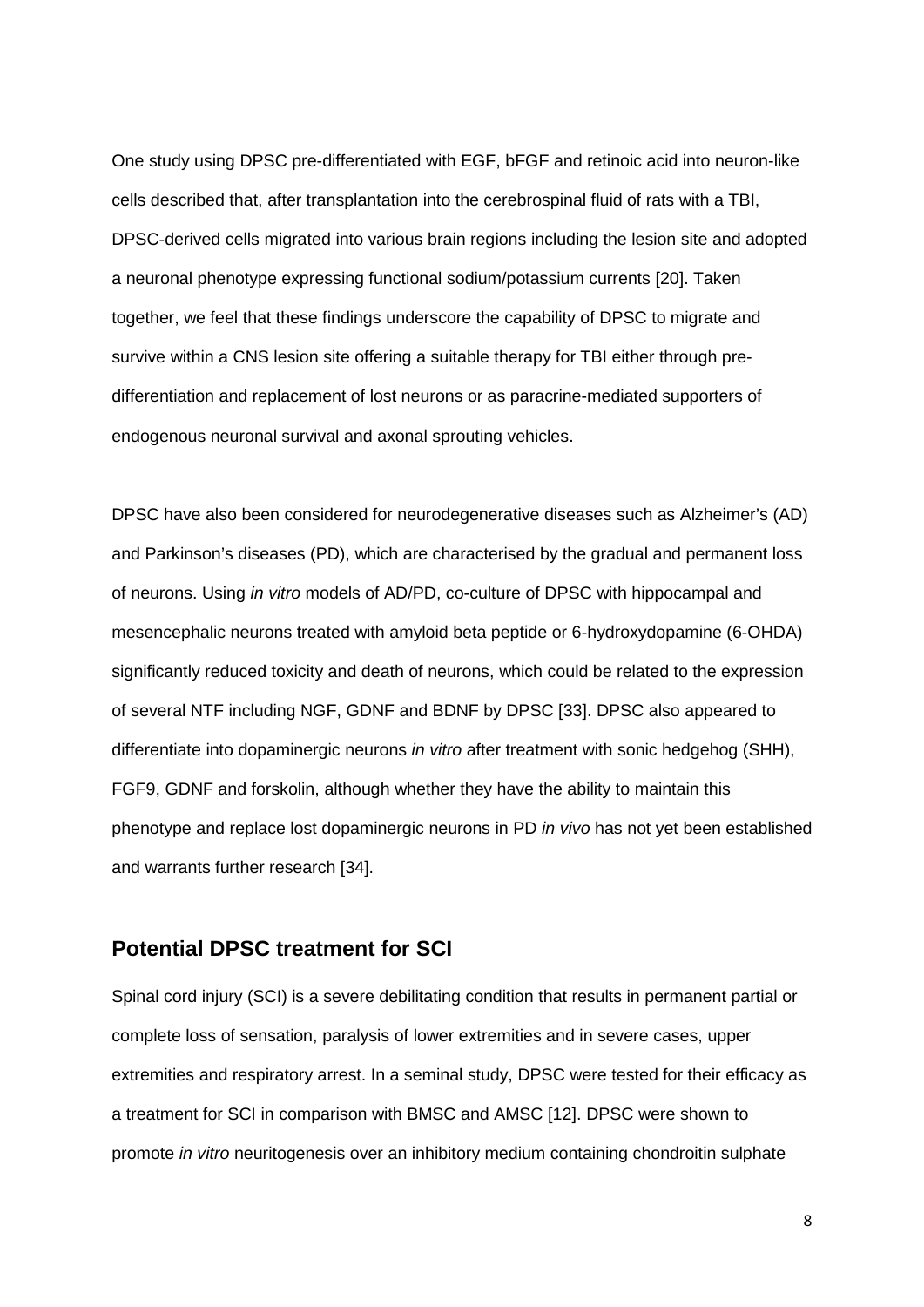proteoglycans and myelin-associated glycoprotein, underlying their potential as a paracrinebased therapy for promoting axon regeneration through the surrounding inhibitory factors of the spinal cord lesion site. After transplantation into SCI sites, DPSC did not differentiate into neurons but did promote the survival of endogenous neurons and glia within and around the lesion site [12]. Remarkably, surviving corticospinal tract axons regenerated over significant distances across the lesion site and biotinylated dextran amine (BDA)-labelling which confirmed not only extensive axon regeneration into the scar of the lesion site but also regeneration beyond the epicentre and into the distal cord. The substantial axon regeneration by DPSC correlated with improved results in the functional hind-limb locomotory tests, and particularly noteworthy, was significantly more than in animals receiving BMSC or AMSC transplants. Although this study primarily supported DPSC therapeutic potential through paracrine-mediated mechanisms, oligodendrocyte differentiation and subsequent remyelination of regenerated axons may have indirectly contributed to the functional restitution in these animals, presenting a potentially secondary mechanism. Further studies have looked into the potential benefit of glia-derived DPSC by inducing them to differentiate into Schwann-like glial cells which secrete greater titres of NTF compared to undifferentiated DPSC. *In vitro*, these Schwann-like cells promoted greater regeneration of dorsal root ganglion cell (from the spinal cord) neurites compared to DPSC [35]. Corroborating these results, SHED cells, pre-differentiated down a neural lineage before transplantation into a SCI site also improved locomotion in rats after SCI, underlining the potential of dental stem cells as promising cell therapy for CNS repair and regeneration [36].

#### **DPSC treatment for retinal repair in ocular injury or disease**

The retina is a complex structure composed of three layers of interconnected neurons, photoreceptors, bipolar cells and RGC laying atop the retinal pigment epithelium (RPE) and also populated by supportive amacrine and horizontal cells. The retina and optic nerve,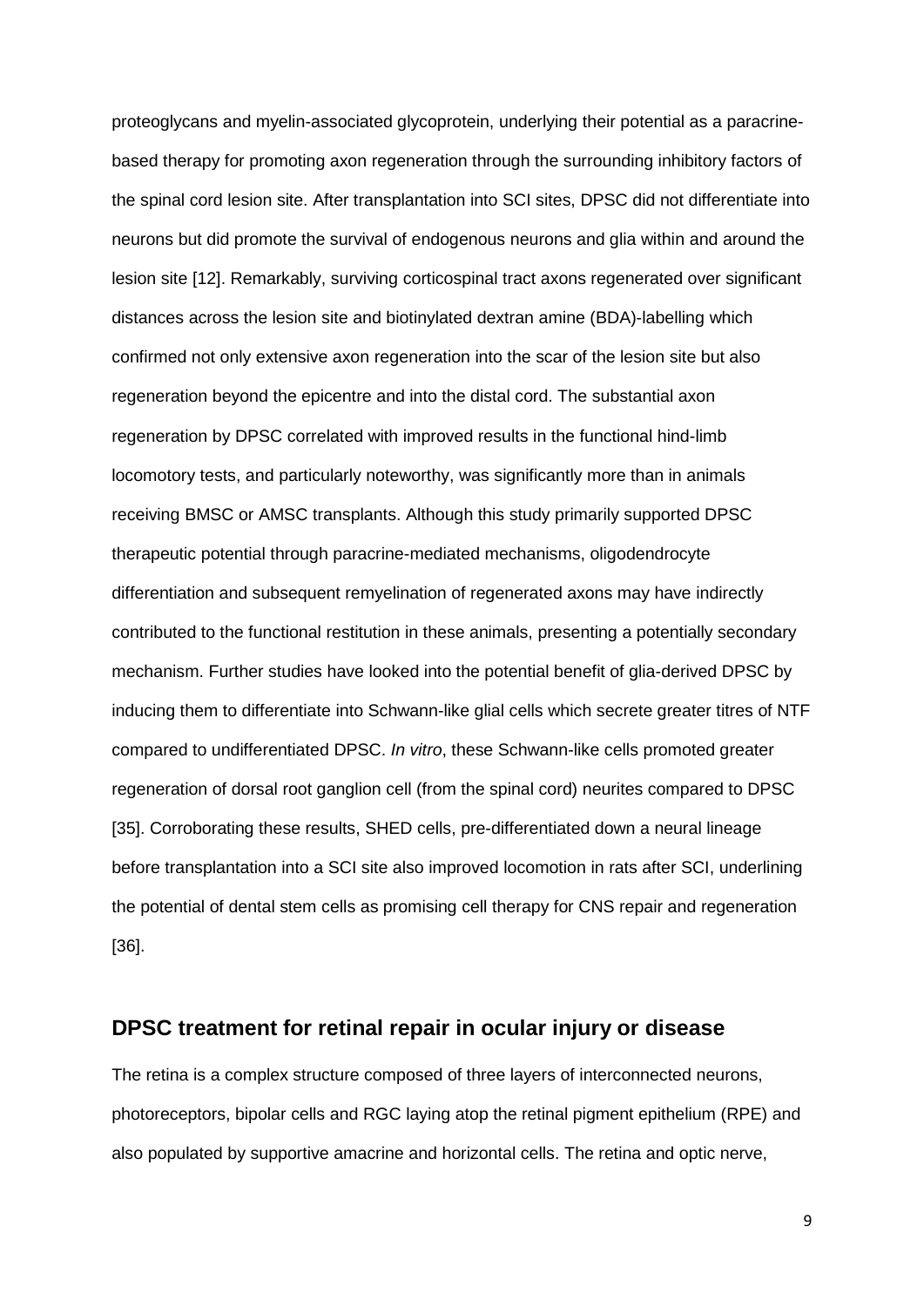formed during development as an outgrowth of the brain [13], is an integral part of the CNS. Ocular disease can arise from a degenerative chronic abnormality such as AMD characterised by a slow progressive loss of retinal photoreceptor and RPE cells. On the other hand, glaucoma entails degeneration of RGC due to compression of the optic nerve, typically (but not necessarily) due to elevated intraocular pressure. Traumatic optic neuropathy (TON) is rather analogous to SCI and often involves damage to the optic nerve leading to a sudden acute loss of retinal cells and their axons and an immediate loss of visual function.

Previous proof-of-principle studies have shown that primary photoreceptors transplanted into the eye integrate into the outer nuclear layer of the retina and restore visual function [32]. However obtaining large numbers of photoreceptors from young donor eyes is clinically not feasible [37, 38] and thus an alternative therapeutic strategy for AMD is needed, ideally a stem cell source which is easily accessible and can be expanded and differentiated into photoreceptor cells. The usefulness of DPSC as potential treatment for AMD is not yet known. It was reported recently that DPSC can be induced to differentiate into a photoreceptor phenotype after exposure to conditioned medium from injured organotypic retinal cultures [39]. These DPSC-derived photoreceptors express the phenotypic marker rhodopsin but their functional activity has not yet been confirmed.

DPSC have also recently been suggested to have the potential to differentiate into RGC-like cells [40]. When treated with FGF2 and SHH while seeded on a 3-dimensional fibrin hydrogel, DPSC showed phenotypic signs of RGC differentiation including the expression of RGC associated genes/proteins such as Brn3b; however, again it is still unclear whether these cultivated cells are bona fide RGC and functional that can be used to successfully integrate into the retina to restore vision. Another important consideration is that DPSCderived RGC would need to regenerate an axon along the complete length of the optic nerve before it would be functional, which has not been achieved as yet [13]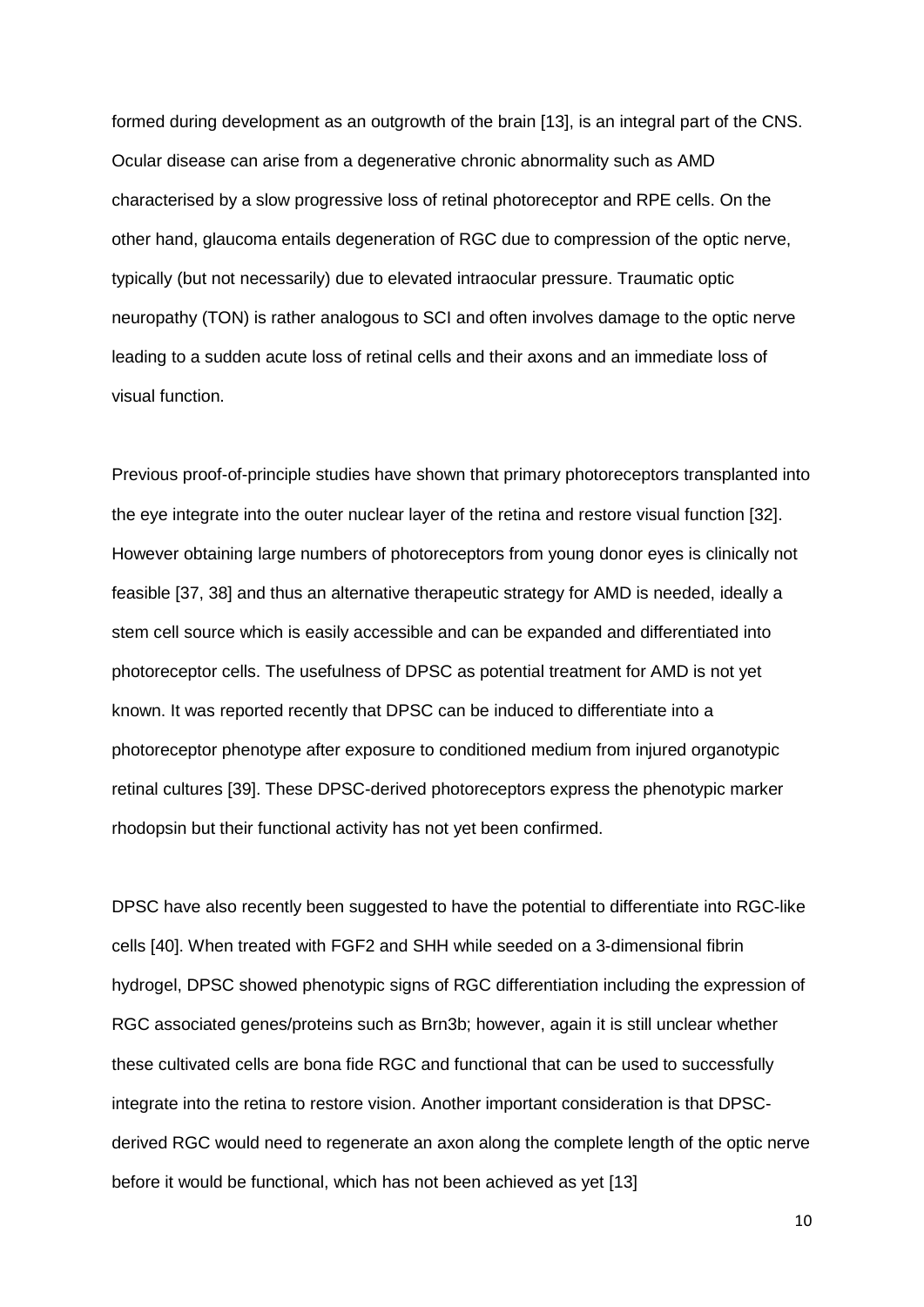Recent studies explored the possibility of MSC-mediated retinal repair through paracrinemediated mechanisms [41]. RGC death is mostly instigated by the lack of retrograde supply of essential survival factors (i.e. NTF), and experimental treatments with recombinant NTF have demonstrated neuroprotective efficacy, albeit in a transient and short-lived fashion [13]. As MSC/DPSC have relatively high expression of a range of NTF, we started to investigate their RGC neuroprotective effects in co-cultures with axotomised, injured primary rat RGC in a transwell system whereby the two cell populations were separated by a semi-permeable membrane [25, 26]. DPSC promoted significant survival of cultured RGC and regeneration of their neurites (Fig. 2A, B), an effect that was largely dependent on NTF secretion since neuroprotection/pro-regeneration was abolished when specific fusion protein inhibitors to NTF-receptors are added to the cultures.

We next tested the paracrine-mediated benefits by transplanting them into the vitreous of animals following an optic nerve crush (see also Fig. 1). Direct delivery of stem cells has been shown to be required, particularly as the vitreous lies adjacent to the retina and thus MSC-derived trophic factors will be within the RGC microenvironment. Systemic delivery (into peripheral blood) of BMSC failing to migrate into the retina and providing no therapeutic benefit, as opposed to when delivered locally into the vitreous [41]. Following transplantation into the vitreous, DPSC survive for the 3 weeks and promote survival of approximately 40% of RGC (Fig. 2C, D) with a significant increase in both regeneration (Fig. 2E-H) of their axons and dissolution of scar within the lesion site [25]. The relatively pronounced longevity of transplanted intravitreal DPSC is similar to other MSC and is likely due to the immunoprivileged environment of the eye, immunosuppressive properties of the MSC and the constrained nature of the vitreous preventing cellular migration [16], lending support to the potential for DPSC/MSC to act as a long-term therapy. The neuroprotective and axogenic effects elicited by the transplanted DPSC are significantly more pronounced than after BMSC transplantation, further emphasising the potential of DPSC. Recently, we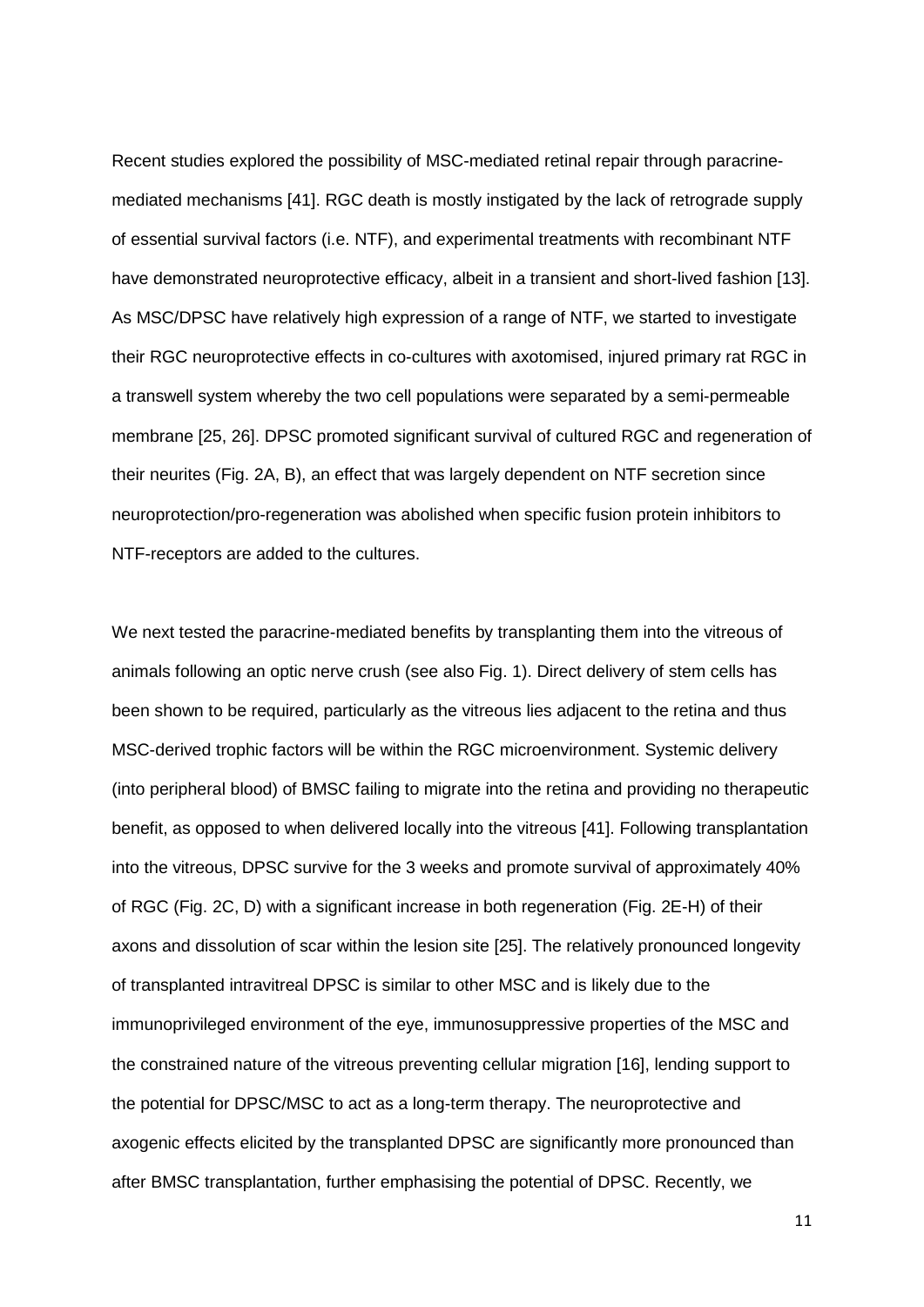investigated the potential of human DPSC in an animal model of glaucoma in which intraocular pressure is elevated leading to a slow progressive loss of RGC [42]. We delivered human-derived DPSC into the vitreous and recorded both the number of surviving RGC and their electrical activity by electroretinography, which is indicative of their function. DPSC not only protected RGC from death but also preserved visual function significantly compared to both untreated eyes and eyes treated with BMSC/AMSC for up to 35 days. Studies confirming their therapeutic efficacy at longer time points have yet to be conducted. This is the first time DPSC have been tested in a glaucomatous model and the demonstrated efficacy has important implications considering the ongoing clinical trials using BMSC to treat various ocular diseases [16].

#### **Future work (and challenges)**

Despite the recent and exciting advances in the field, challenges remain before DPSC are accepted as a clinical therapeutic for CNS disease. Still little is known about the precise mechanisms of action of DPSC and the role of the host environment in the endogenous repair in response to DPSC/MSC therapy. The MSC/DPSC secretome is a complex mixture of bioactive factors and further knowledge is needed as to which specific factors are key for therapeutic and other effects, including possible anti-inflammatory and angiogenic reactions. Thus further research may facilitate development of combinatorial stem cell-based therapies or cell-free approaches involving purified secretome fractions or exosomes. Moreover, although a large number of studies suggest that the mechanism is predominantly paracrinemediated, a role of DPSC differentiation into neurons and glia cannot be fully excluded. Indeed the disparity between the successes of DPSC differentiation *in vitro* and lack thereof *in vivo* suggests that the host environment plays a significant role. Injured neurological tissue presents a vastly different environment to the carefully controlled *in vitro* setting and studies on what factors may be preventing *in vivo* differentiation may greatly improve the potential of cell replacement strategies. Equally, the limiting factor for successful differentiation may be a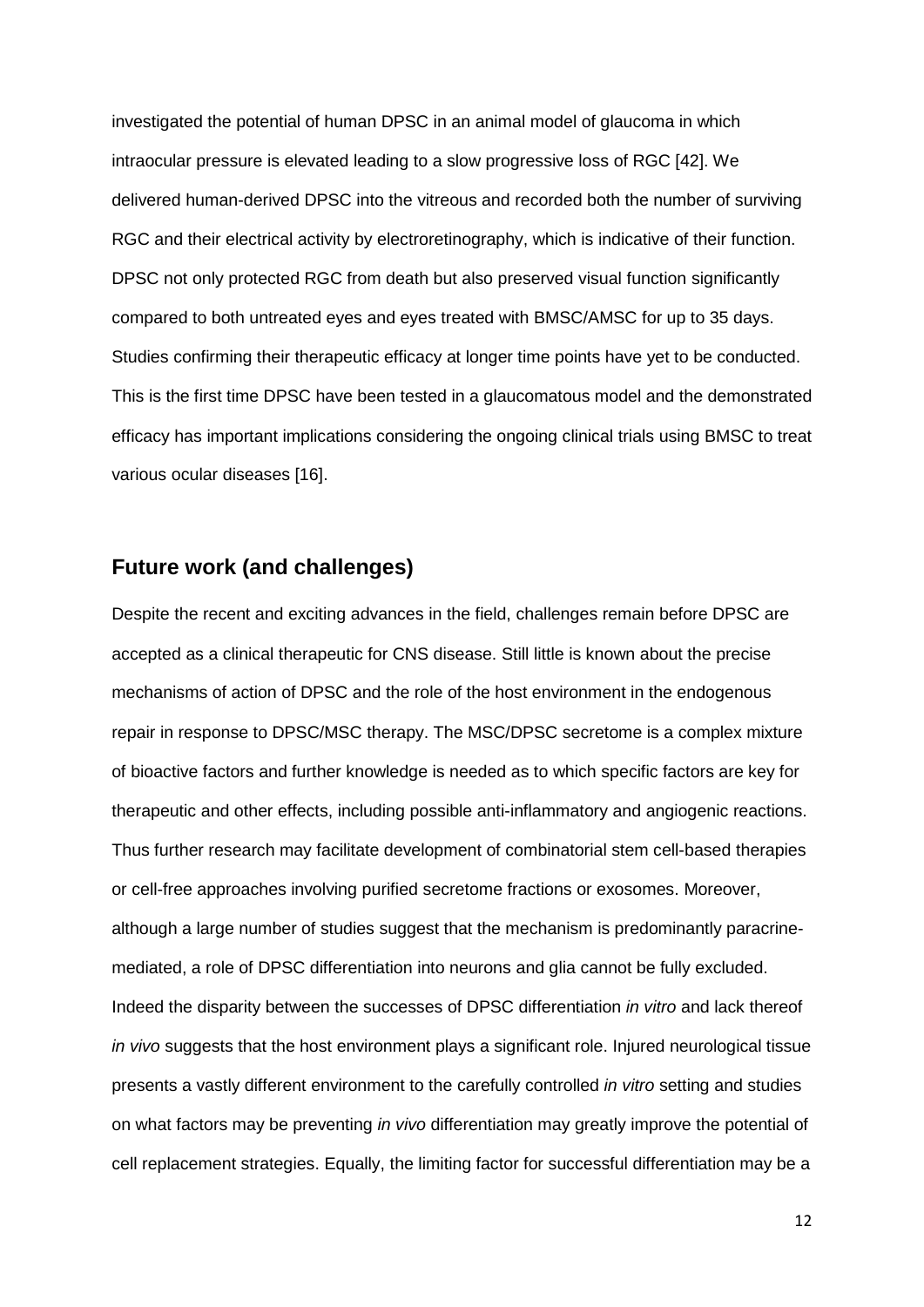lack of migration of transplanted DPSC to the injured microenvironment. DPSC migrate to areas of tooth injury to replace lost cells and identification of the specific chemokines and receptors responsible may provide a potential therapeutic adjunct to cell replacement therapies [43]. Indeed some factors have already been identified and include stromal cellderived factor 1α, granulocyte-colony stimulating factor and FGF2 [43] with the former having shown efficacy *in vivo* [44].

For clinical translation, it is of paramount importance to address risk and safety issues as well as standardisation and optimisation of the isolation, culture and cryostorage conditions to meet regulatory requirements using DPSC isolated from extracted human teeth. The variability in NTF secretion by DPSC between different donors [12, 25, 26] may present a formidable problem to the standardisation process and cellular treatments may be required from a pool of mixed donors or as highlighted before, cell-free approaches utilising the MSC secretome, to attain a consistent therapeutic efficacy. An important question to address is what happens with the DPSC on a long-term basis following cell transplantation, i.e. what is the fate and distribution of the cells (within the vitreous of) the eye. Noteworthy, clinical trials have already begun to address safety issues for MSC transplantation in the eye [16]. Additional work should also include the development of suitable cell delivery systems such as using encapsulated cells within a semi-permeable biomaterial that will preserve the paracrine-mediated effects whilst limiting the risk of uncontrolled migration/proliferation [45, 46].

Another issue is the correct dosing of the stem cells to ensure maximum efficacy. For example, transplantation of BMSC into the vitreous of TON animals demonstrated that the extent of axon regeneration increases with increased dosing of the BMSC transplants [47]. Further work is also warranted to optimise NTF production by DPSC for example by altering the pre-culture conditions to prime and/or pre-differentiate the cells. Indeed, a recent study elegantly demonstrated that following pre-differentiation into Schwann-like glial cells, the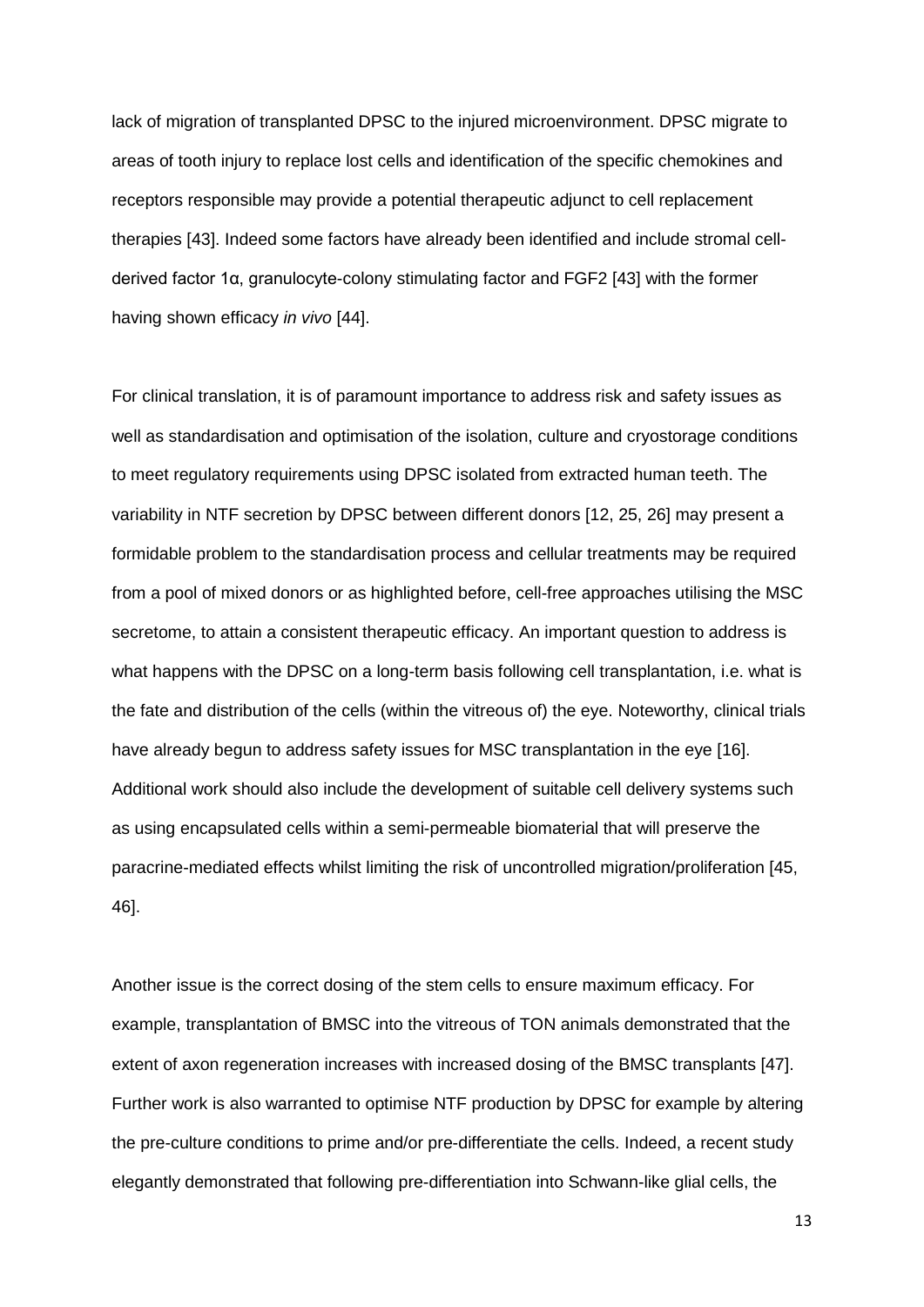DPSC secreted significantly increased levels of NTF and were able to further stimulate neurite outgrowth in an *in vitro* dorsal root ganglion injury model of SCI as compared with non-differentiated cells [35].

#### **Conclusions**

DPSC possess great potential in the treatment of traumatic and degenerative neurological conditions, the paramount mechanism of action after transplantation is probably paracrinemediated, with secreted NTF orchestrating sustained neuronal survival, axon regeneration and functional restoration and preservation. Cell differentiation may possibly play a role, in particular into glial-like cells which then may function either as a source of NTF or as supporting/remyelinating cells. The differentiation of DPSC into functional neurons is still contentious with the majority of studies restricted to *in vitro* scenarios whereas those transplanting DPSC-derived neural cells *in vivo* have yet to be definitively shown to replace and restore damaged neuronal circuits. DPSC have only been a focus of research for a relatively short period of time and as such, no clinical trials have been conducted to measure clinical efficacy. However, considering the substantial therapeutic potential of these cells, we anticipate a rapid increase in research into this area and predict that DPSC-based clinical trials will become reality in the not too far away future.

## **References**

- 1. Chai Y, Jiang X, Ito Y, et al. Fate of the mammalian cranial neural crest during tooth and mandibular morphogenesis. Development 2000;127: 1671-1679.
- 2. Gronthos S, Mankani M, Brahim J et al. Postnatal human dental pulp stem cells (DPSCs) in vitro and in vivo. Proc Nat Acad Sci USA 2000;97: 13625-13630.
- 3. Gronthos S, Brahim J, Li W et al. Stem cell properties of human dental pulp stem cells. J Dent Res 2002;81: 531-535.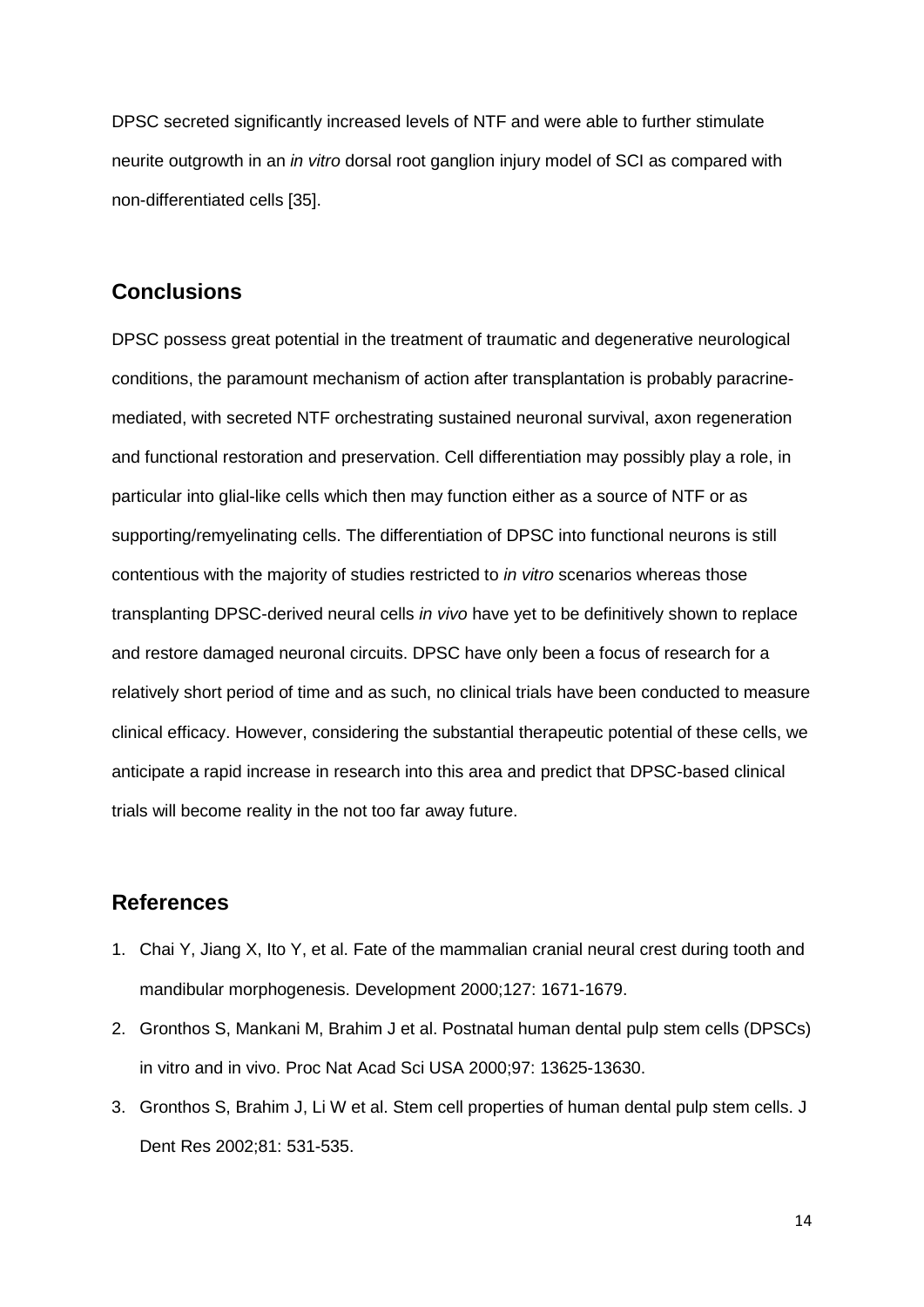- 4. Huang GT, Gronthos S, Shi S. Mesenchymal stem cells derived from dental tissues vs. those from other sources: their biology and role in regenerative medicine. J Dent Res. 2009;88:792-806.
- 5. Kawashima N. Characterisation of dental pulp stem cells: A new horizon for tissue regeneration? Arch Oral Biol 2012;57:1439-58.
- 6. Honda MJ, Imaizumi M, Tsuchiya S et al. Dental follicle stem cells and tissue engineering. J Oral Sci 2010;52: 541-52
- 7. Miura M, Gronthos S, Zhao M et al. SHED: stem cells from human exfoliated deciduous teeth. Proc Natl Acad Sci USA 2003;100: 5807-5812.
- 8. Wang X, Sha XJ, Li GH et al. Comparative characterization of stem cells from human exfoliated deciduous teeth and dental pulp stem cells. Arch Oral Biol 2012;57:1231- 1240.
- 9. Sonoyama W, Liu Y, Yamaza T et al. Characterization of the apical papilla and its residing stem cells from human immature permanent teeth: A pilot study. J Endod 2008;34: 166-171.
- 10. Seo BM, Miura M, Gronthos S et al. Investigation of multipotent postnatal stem cells from human periodontal ligament. Lancet 2004;364: 149-55
- 11. Davies OG, Cooper PR, Shelton RM et al. A comparison of the in vitro mineralisation and dentinogenic potential of mesenchymal stem cells derived from adipose tissue, bone marrow and dental pulp. J Bone Miner Metab 2015;33:371-82.
- 12. Sakai K, Yamamoto A, Matsubara K et al. Human dental pulp-derived stem cells promote locomotor recovery after complete transection of the rat spinal cord by multiple neuro-regenerative mechanisms. J Clin Invest 2012;122: 80-90.
- 13. Berry M, Ahmed Z, Lorber B et al. Regeneration of axons in the visual system. Restor Neurol Neurosci 2008;26: 147-174.
- 14. Teixeira FG, Carvalho MM, Sousa N et al. Mesenchymal stem cells secretome: a new paradigm for central nervous system regeneration? Cell Mol Life Sci. 2013;70:3871– 3882.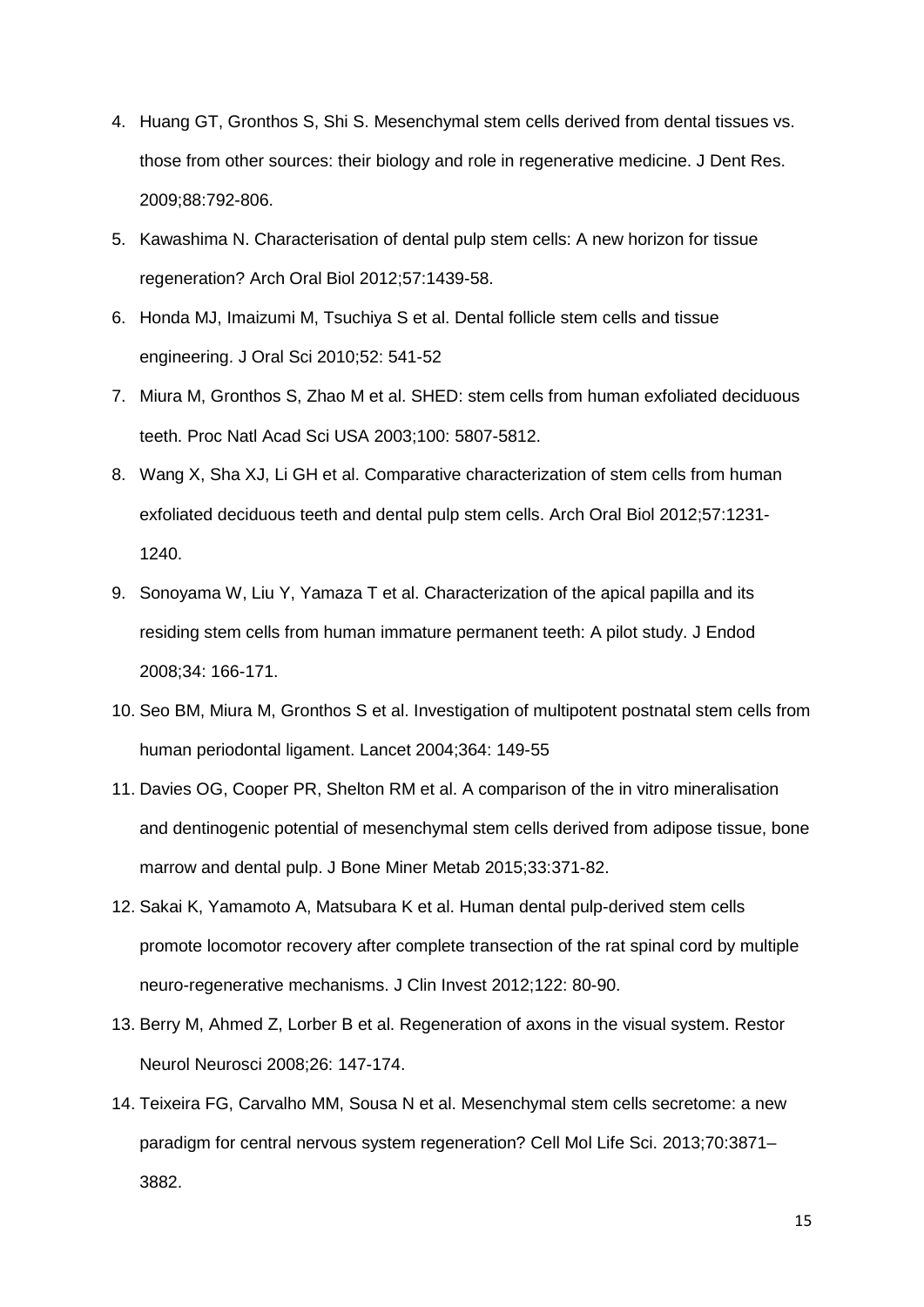- 15. Castorina A, Szychlinska MA, Marzagalli R et al. Mesenchymal stem cells-based therapy as a potential treatment in neurodegenerative disorders: is the escape from senescence an answer? Neural Regen Res 2015;10, 850–858.
- 16. Mead B, Berry M, Logan A et al. Stem cells for treatment of degenerative eye disease. Stem Cell Res 2015;14:243-257.
- 17. Mead B, Scheven BA. Mesenchymal stem cell therapy for neuroprotection and axon regeneration. *Neural Regen Res*. 2015;10:371-373.
- 18. Arthur A, Rychkov G, Shi S et al. Adult human dental pulp stem cells differentiate toward functionally active neurons under appropriate environmental cues. Stem Cells 2008;26: 1787-1795.
- 19. Kiraly M, Porcsalmy B, Pataki A et al. Simultaneous PKC and cAMP activation induces differentiation of human dental pulp stem cells into functionally active neurons. Neurochem Int 2009;55: 323-332.
- 20. Kiraly M, Kadar K, Horvathy DB et al. Integration of neuronally predifferentiated human dental pulp stem cells into rat brain in vivo. Neurochem Int 2011;59: 371-381.
- 21. Aanismaa R, Hautala J, Vuorinen A, et al. Human dental pulp stem cells differentiate into neural precursors but not into mature functional neurons. Stem Cell Discovery 2012;2: 85-91.
- 22. Pisciotta A, Carnevale G, Meloni S et al. Human dental pulp stem cells (hDPSCs): isolation, enrichment and comparative differentiation of two sub-populations. BMC Dev Biol 2015;15:14
- 23. Philips MJ, Wallace KA, Dickerson SJ et al. Blood-derived human iPS cells generate optic vesicle-like structures with the capacity to form retinal laminae and develop synapses. Invest Ophthalmol Vis Sci 2012;53: 2007-19
- 24. Nakano T, Ando S, Takata N et al. Self-formation of optic cups and storable stratified neural retina from human ESCs. Cell Stem Cell 2012;10: 771-85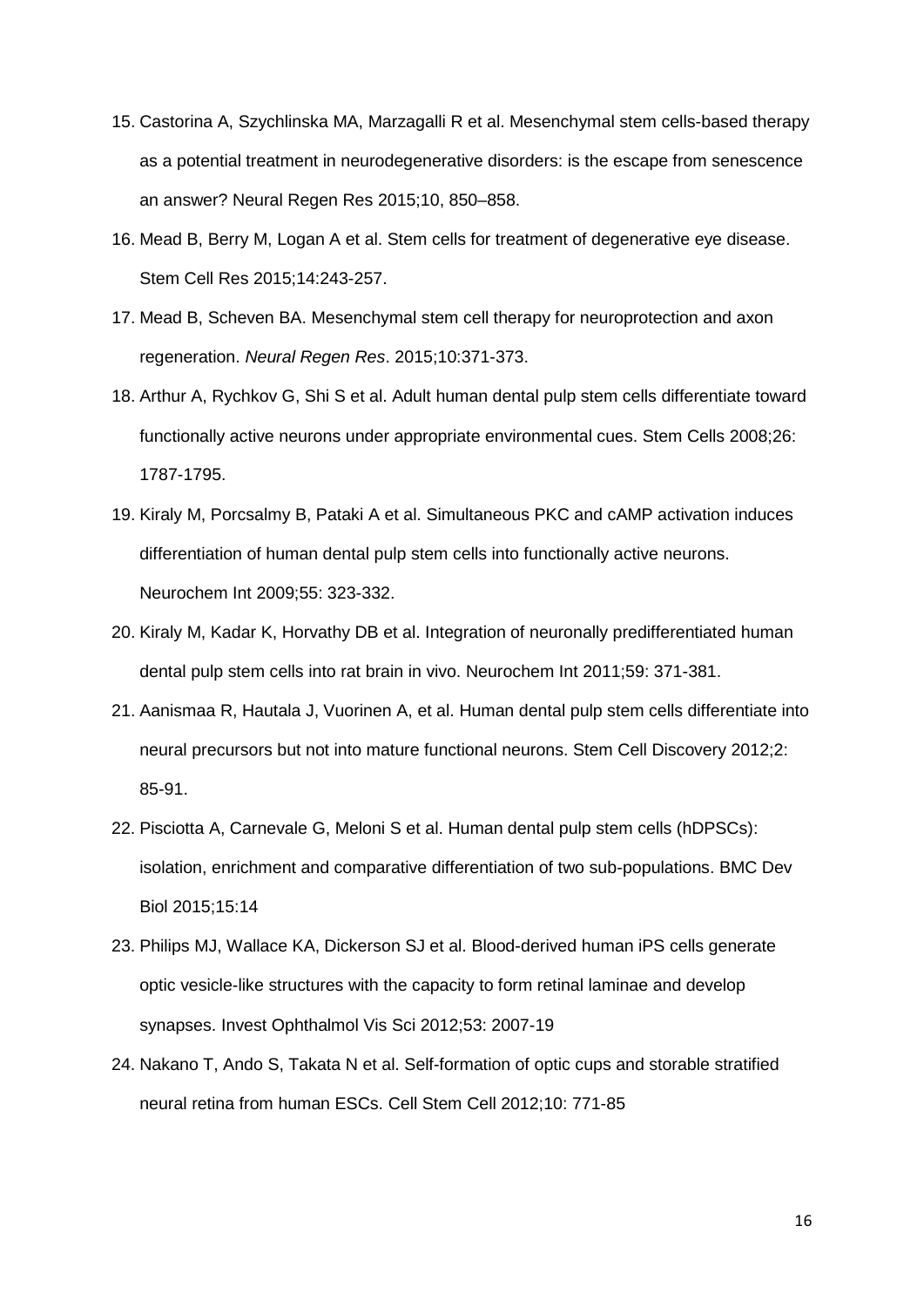- 25. Mead B, Logan A, Berry M et al. Intravitreally transplanted dental pulp stem cells promote neuroprotection and axon regeneration of retinal ganglion cells after optic nerve injury. Invest Ophthalmol Vis Sci 2013;54: 7544-7556.
- 26. Mead B, Logan A, Berry M et al. Paracrine-Mediated Neuroprotection and Neuritogenesis of Axotomised Retinal Ganglion Cells by Human Dental Pulp Stem Cells: Comparison with Human Bone Marrow and Adipose-Derived Mesenchymal Stem Cells. Plos One 2014;9: e109305.
- 27. Nosrat IV, Widenfalk J, Olson L et al. Dental Pulp Cells Produce Neurotrophic Factors, Interact with Trigeminal Neurons in Vitro, and Rescue Motoneurons after Spinal Cord Injury. Devel Biol 2001;238: 120-132.
- 28. Arthur A, Shi S, Zannettino ACW et al. Implanted adult human dental pulp stem cells induce endogenous axon guidance. Stem Cells 2009;27: 2229-2237
- 29. Huang AH-C, Snyder BR, Cheng P-H et al. Putative dental pulp-derived stem/stromal cells promote proliferation and differentiation of endogenous neural cells in the hippocampus of mice. Stem Cells 2008;26: 2654-2663.
- 30. Leong WK, Henshall TL, Arthur A et al. Human adult dental pulp stem cells enhance post stroke functional recovery through non-neural replacement mechanisms. Stem Cells Trans Med 2012;1:177-187.
- 31. Fang C-z, Yang Y-j, Wang Q-h et al. Intraventricular injection of human dental pulp stem cells improves hypoxic-ischemic brain damage in neonatal rats. Plos One 2013;8: e66748.
- 32. Yamagata M, Yamamoto A, Kako E et al. Human dental pulp-derived stem cells protect against hypoxic-ischemic brain injury in neonatal mice. Stroke 2013;44: 551-554.
- 33. Apel C, Forlenza OV, de Paula VJ et al. The neuroprotective effect of dental pulp cells in models of Alzheimer's and Parkinson's disease. J Neural Transm 2009;116: 71-78.
- 34. Wang J, Wang X, Sun Z et al. Stem cells from human-exfoliated deciduous teeth can differentiate into dopaminergic neuron-like cells. Stem Cells Dev 2010;19: 1375-1383.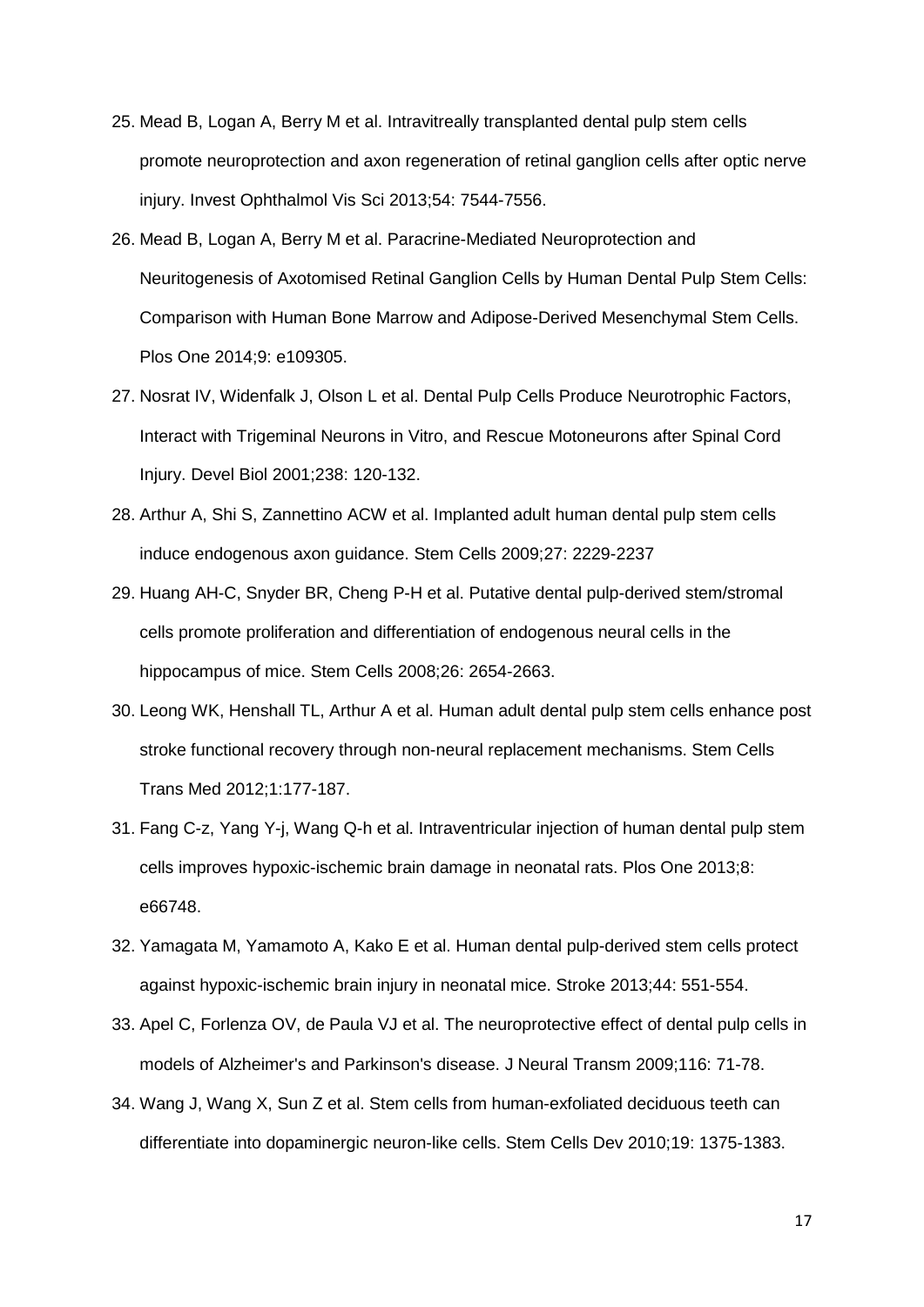- 35. Martens W, Sanen K, Georgiou M et al. (2013) Human dental pulp stem cells can differentiate into Schwann cells and promote and guide neurite outgrowth in an aligned tissue-engineered collagen construct in vitro. FASEB J 2014; 28:1634-1643.
- 36. Taghipour Z, Karbalaie K, Kiani A et al. Transplantation of undifferentiated and induced human exfoliated deciduous teeth-derived stem cells promote functional recovery of rat spinal cord contusion injury model. Stem Cells Dev 2012;21: 1794-1802.
- 37. Lamba DA, McUsic A, Hirata RK et al. Generation, purification and transplantation of photoreceptors derived from human induced pluripotent stem cells. PlosOne 2010;5: e8763
- 38. MacLaren RE, Pearson RA, MacNeil A et al. Retinal repair by transplantation of photoreceptor precursors. Nature 2006;444: 203-207.
- 39. Bray AF, Cevallos RR, Gazarian K et al. Human dental pulp stem cells respond to cues from the rat retina and differentiate to express the retinal neuronal marker rhodopsin. Neurosci 2014;280: 142-155.
- 40. Roozafzoon R, Lashay A, Vasei M et al. Dental pulp stem cells differentiation into retinal ganglion-like cells in a three dimensional network. Biochem Biophys Res Commun 2015;457: 154-160.
- 41. Johnson TV, Bull ND, Hunt DP et al. Neuroprotective effects of intravitreal mesenchymal stem cell transplantation in experimental glaucoma. Invest Ophthalmol Vis Sci 2010;51: 2051-9
- 42. Mead B, Hill LJ, Blanch RJ. Mesenchymal stromal cell-mediated neuroprotection and functional preservation of retinal ganglion cells in a rodent model of glaucoma. Cytotherapy 2016;18: 487-496
- 43. Nakashima M, Iohara K, Murakami M. Dental pulp stem cells and regeneration. Endodontic Topics 2013;28: 38-50
- 44. Gong QM, Quan JJ, Jiang HW et al. Regulation of the stromal cell-derived factor-1alpha-CXCR4 axis in human dental pulp cells. J Endod 2010;36: 1499-1503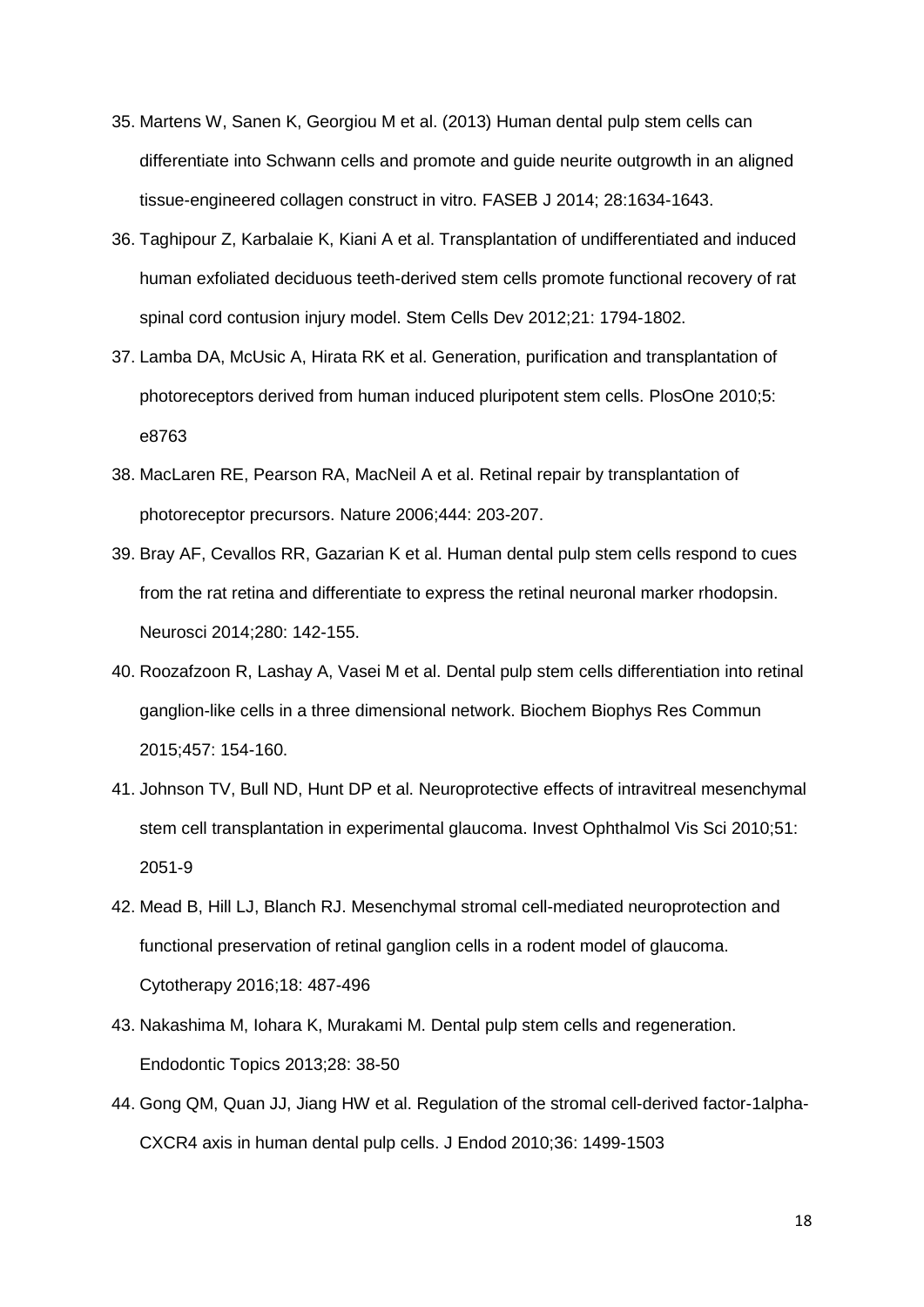- 45. Tao W, Wen R, Goddard MB et al. Encapsulated cell-based delivery of CNTF reduces photoreceptor degeneration in animal models of retinitis pigmentosa. Invest Ophthalmol Vis Sci 2002;43: 3292-3298.
- 46. Sieving PA, Caruso RC, Tao W et al. Ciliary neurotrophic factor (CNTF) for human retinal degeneration: phase I trial of CNTF delivered by encapsulated cell intraocular implants. Proc Natl Acad Sci USA 2006; 103:3896-3901.
- 47. Tan HB, Kang X, Lu SH et al. The therapeutic effects of bone marrow mesenchymal stem cells after optic nerve damage in the adult rat. Clin Interven Aging 2015;10: 487- 490.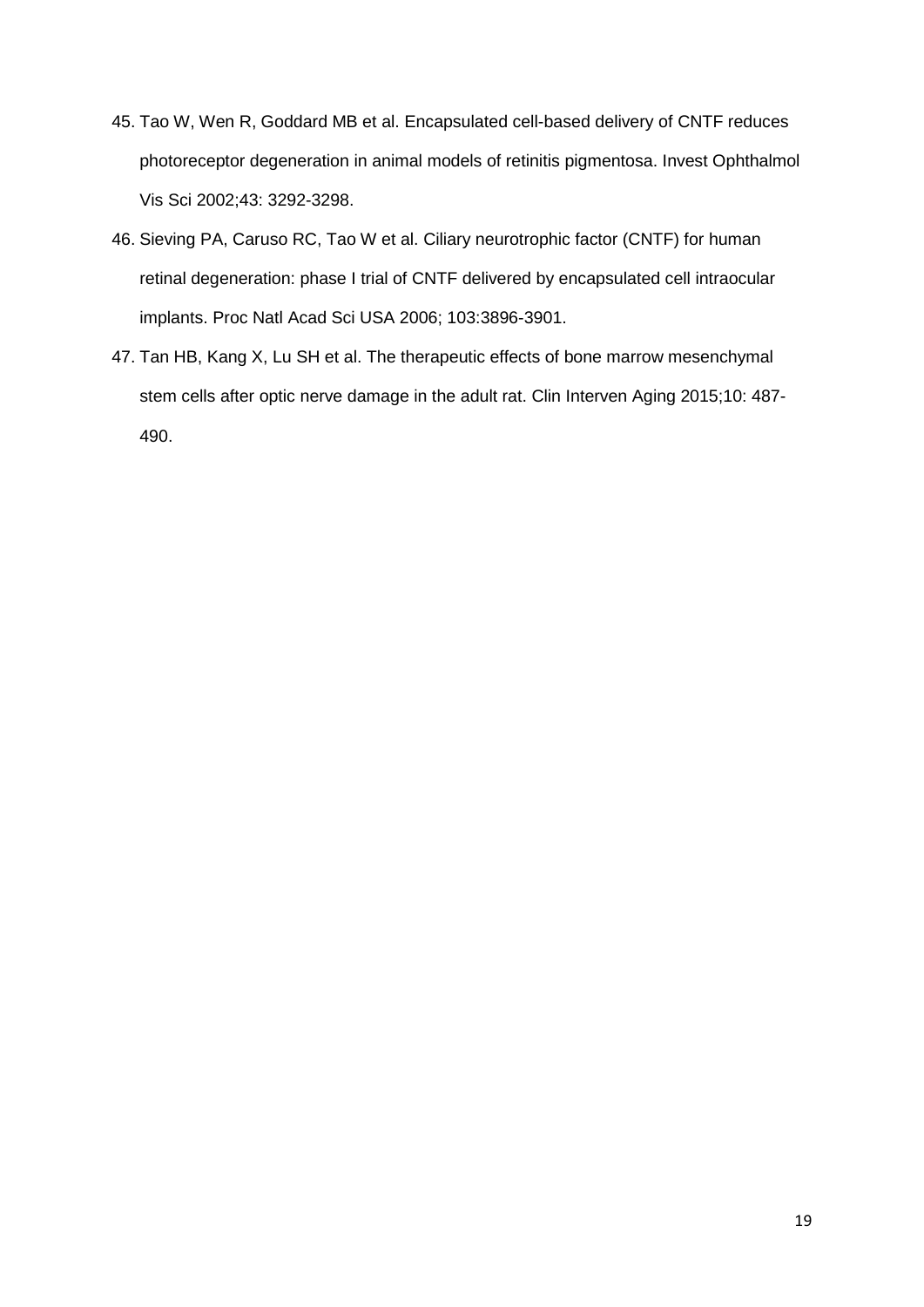**Figure 1: Schematic diagram demonstrating the application of dental stem cells in neural retinal repair**. Dental stem cells occupy several discrete region of the tooth and surrounding tissue, of which, DPSC are found within the adult pulp. Isolation of DPSC from extracted adult teeth via relatively easy and non-invasive procedures; subsequent culture of DPSC allows expansion and potential manipulation (e.g. stimulation or pre-differentiation by defined factors) prior to transplantation. Following transplantation, DPSC may act either by replacing lost neurons *via* integration and differentiation into the affected tissue (A) and/or, supporting/promoting the endogenous regeneration of injured tissue through the secretion of multifiunctional active diffusible growth factors (e.g.NTFs).